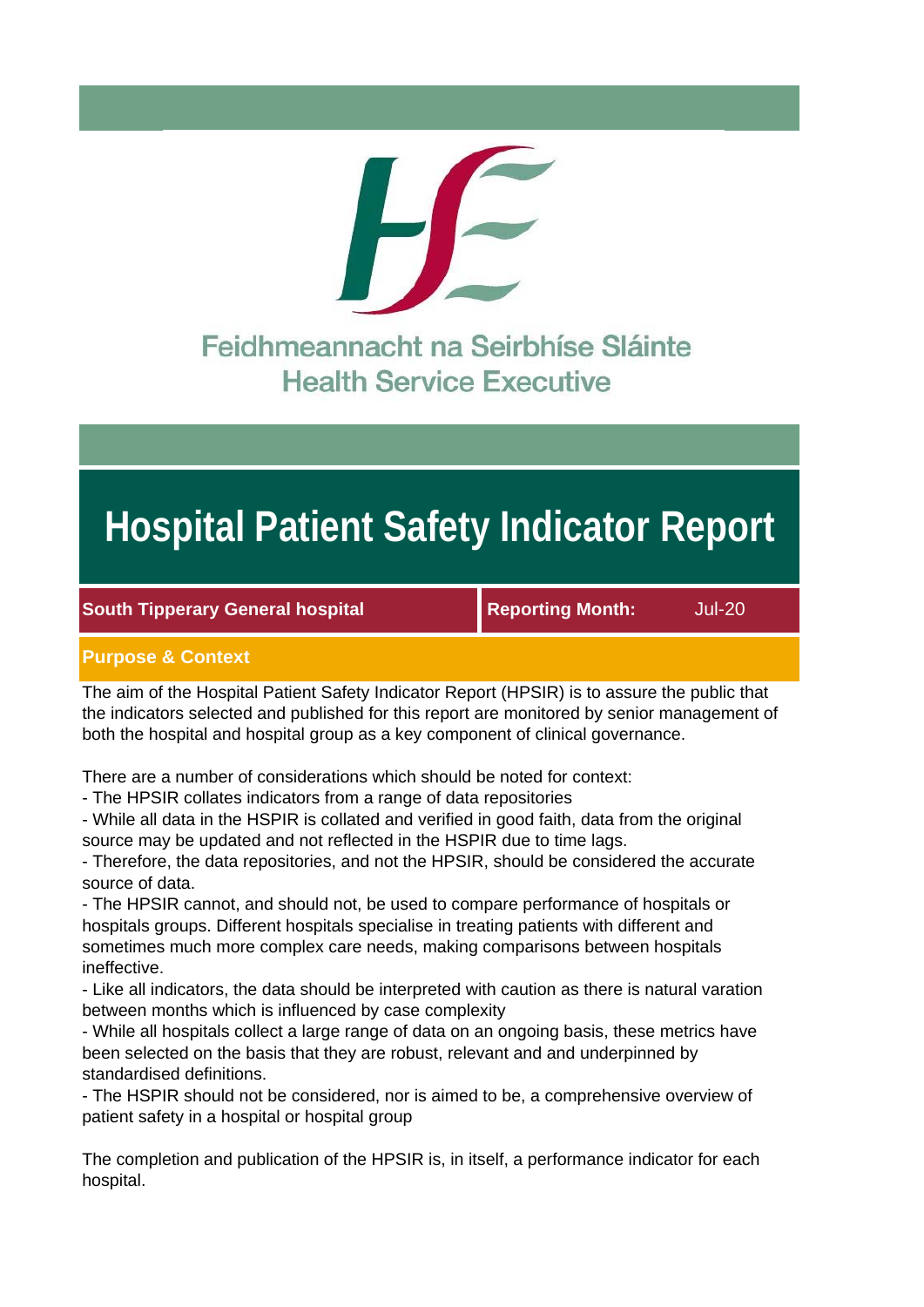

**1 .Number of inpatient discharges**

# **What does this mean for me?**

This data refers to the number of in-patients, excluding day cases, who were discharged from a publicly funded acute hospital. This indicator is used to assess quality of care, costs and efficiency, and is also used for health planning purposes.

**Expected Activity:** National (2018): 633,786



Data Caveats

# **2. Number of beds subject to delayed transfers of care**

# **What does this mean for me?**

Delayed Transfer of Care: A patient who remains in hospital after a senior doctor (consultant or registrar) has documented in the healthcare record that the patient care can be trasnferred. This indicator is used to assess quality of care, costs and efficiency, and is also used for health planning purposes.

**Target:** There is no hospital-level target associated with this indicator

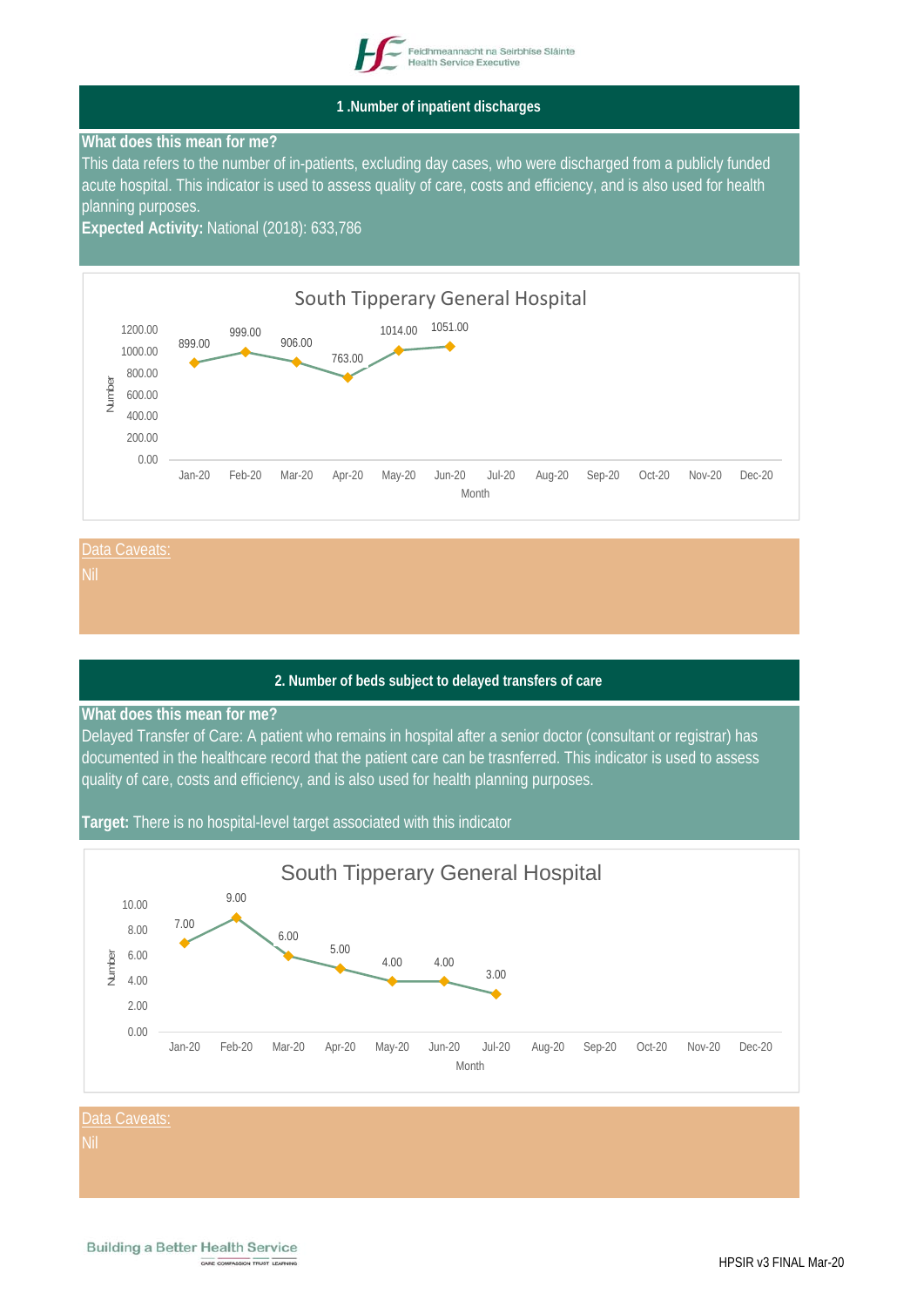

#### **3. Number of new ED attendances**

# **What does this mean for me?**

Total number of new patients who present themselves to hospital Emergency Department (ED). It is an important measure for clinical audit/governance and planning of services and to measure the unplanned attendances to each hospital to measure demand on the entire service.

# **Expected Activity:** National (2018): 1,178,977



#### Data Caveats

# **4. Percentage of all attendees aged 75 years and over at ED who are discharged or admitted within nine hours of registration**

#### **What does this mean for me?**

Prolonged durations of stay in EDs are associated with poorer patient outcomes. The risk of patient mortality (death) increases after 9 hours total time spent in the ED. Patients waiting more than 9 hours should be cared for in a more appropriate care setting than an ED.

# **Target:** 100%



#### Data Caveats:

Nil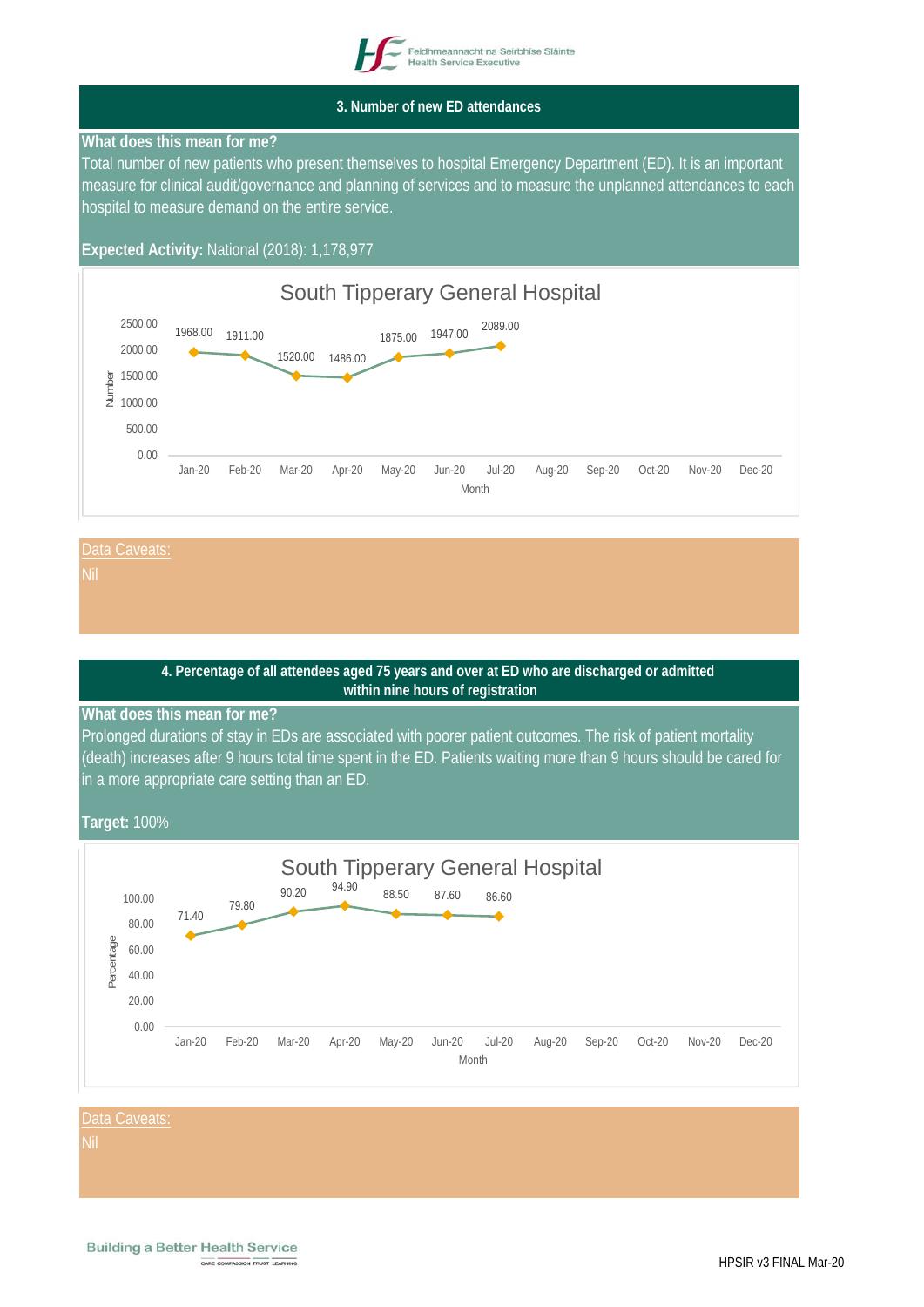

# **5. Number of new and return outpatient attendances**

## **What does this mean for me?**

This data includes both new and return attendances. New attendance: first new attendance at a consultant led outpatient clinic. Return Attendance: attendance by a patient who has been treated as an outpatient at least once previously, or as an inpatient or day case. This indicator is used to assess quality of care, costs and efficiency, and is also used for health planning purposes.

**Expected Activity:** National (2018): 3,337,967





# **6. Percentage of people waiting <52 weeks for first access to OPD services**

#### **What does this mean for me?**

The % of people waiting less than 12 months to be seen in outpatient services. This indicator is used to assess quality of care, costs and efficiency, and is also used for health planning purposes.

**Target:** 80%

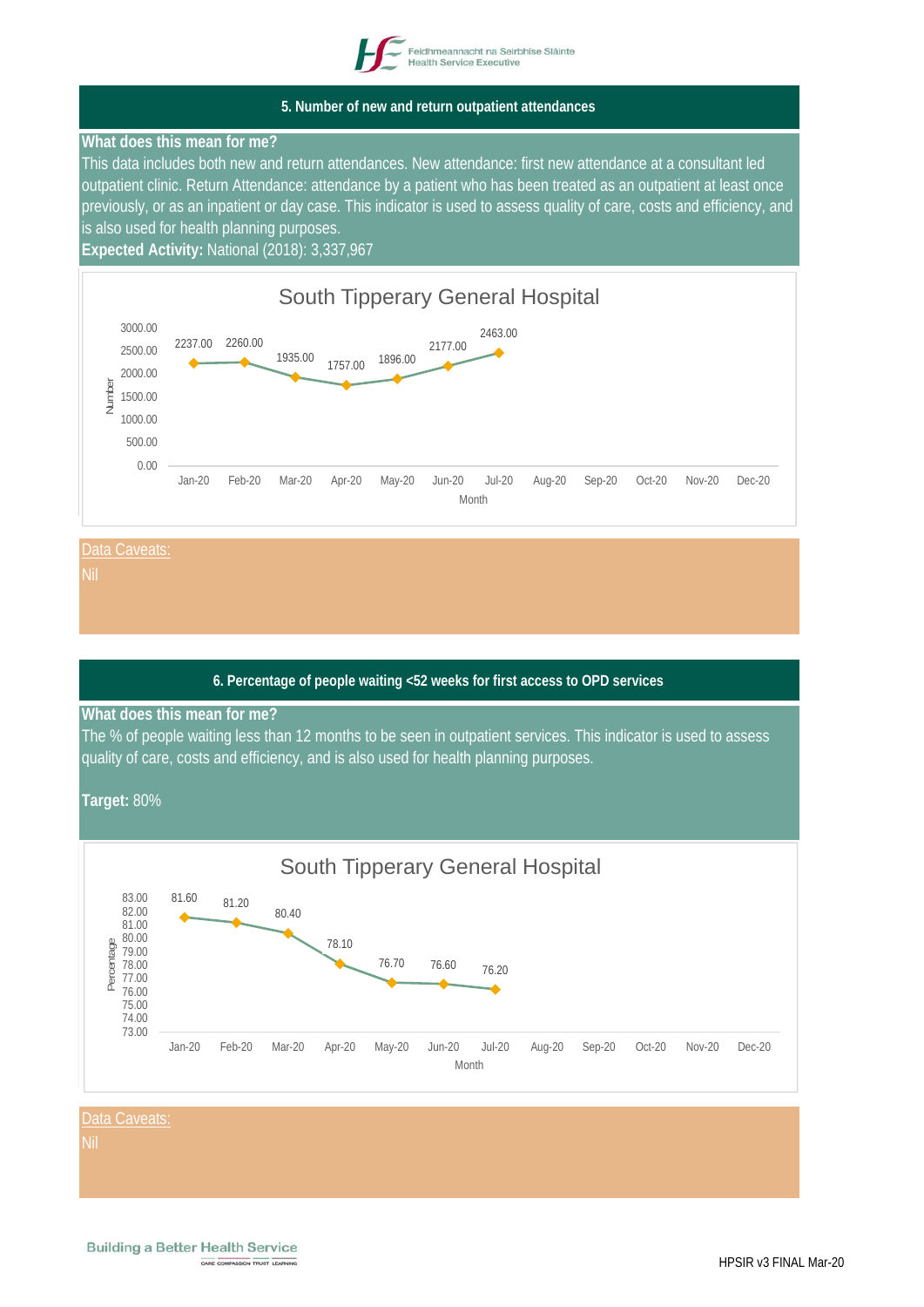

# **7. Rate of new cases of hospital-acquired Staphylococcus aureus bloodstream infection**

#### **What does this mean for me?**

Staphylococcus aureus is a common cause of hospital-acquired bloodstream infection. The aim of monitoring this indicator is to ensure that rates are within acceptable levels. It is not always possible to have no hospital-acquired Staphylococcus aureus bloodstream infections.

# **Target:** <1/10,000 bed days





#### **8. Rate of new cases of hospital-associated Clostridium difficile**

#### **What does this mean for me?**

Clostridium difficile is a common cause of hospital-associated infection. This indicator measures the new cases of laboratory confirmed C. difficile infection per month per 10,000 bed days associated diarrhoea in acute hospitals. The aim of monitoring this indicator is to ensure that rates are within acceptable levels. It is not always possible to have no hospital-associated clostridium difficile infections.

#### **Target:** <2/10,000 bed days

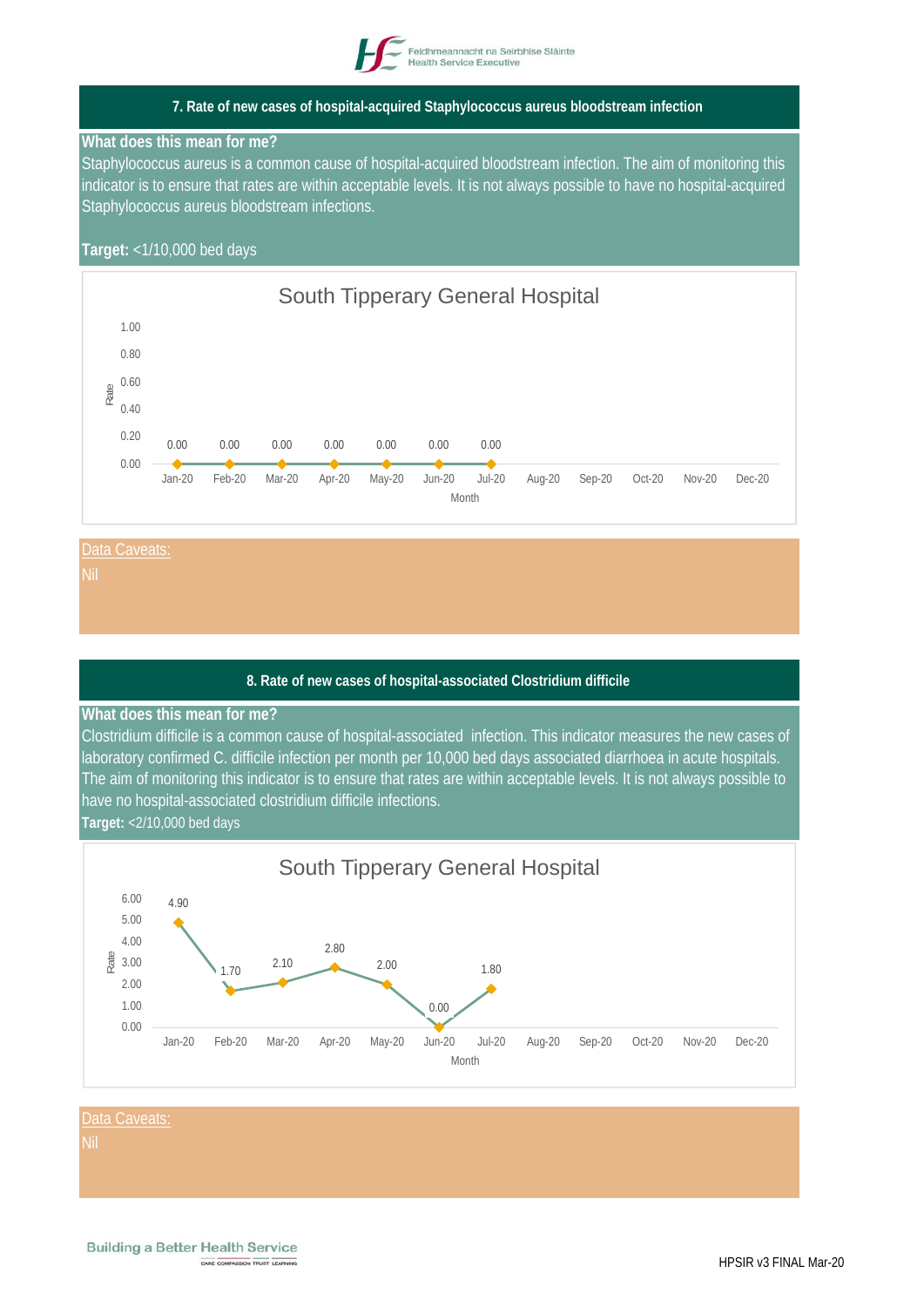

# **9. Number of new cases of CPE**

# **What does this mean for me?**

CPE (Carbapenemase Producing Enterobacterales) reported in swabs/faeces or other samples by acute hospitals, is a relatively new bacteria that is mainly spread through acute hospitals. For most people, CPE live harmlessly in the bowel but can cause very serious infection in some patients. Tracking of the number of new cases of CPE is key to accurate assessment of the situation in Ireland.

**Target:** There is no target associated with this indicator



#### Data Caveats

# **10. If the patient is identified as at risk of falling, nursing interventions are in place to minimise the risk of falling**

#### **What does this mean for me?**

If you are admitted to hospital a nurse will check if you are at risk of a fall. In order to reduce an identified risk, the nurse will offer support in a way that suits you. This will be documented in your nursing plan of care.

**Target:** 90%

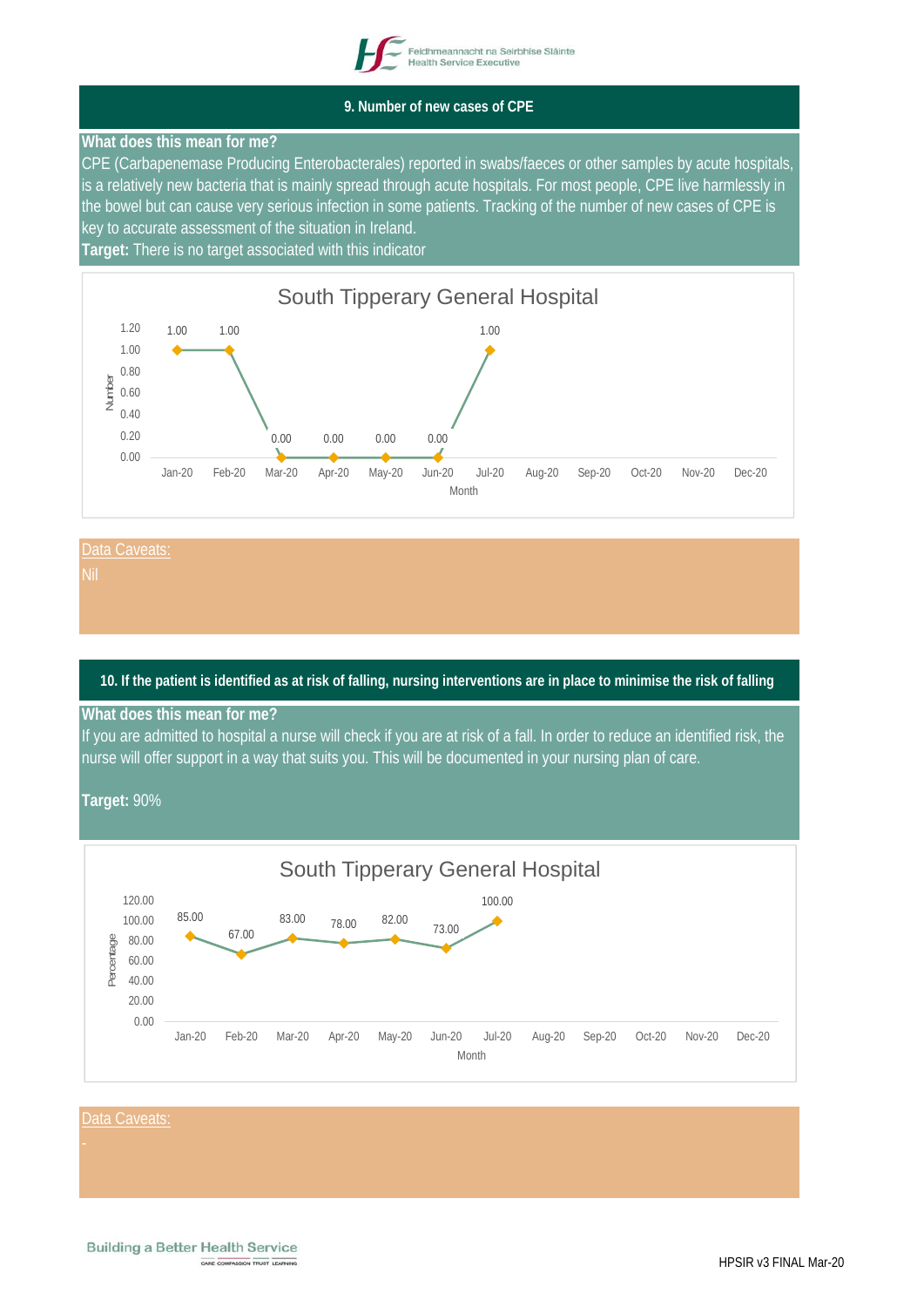

## **11. If a patient is identified as at risk (of pressure ulcer), dailty skin inspections have been recorded, as per the National Wound Management Guidelines?**

# **What does this mean for me?**

If you are admitted to hospital a nurse will check if you are at risk of developing a pressure ulcer. In order to reduce the risk, if present, the nurse will assess your skin at least once daily and document, date/time and sign in your nursing records.

# **Target:** 90%



Data Caveats

# **12. Rate of venous thromboembolism (VTE, blood clots) associated with hospitalisation**

#### **What does this mean for me?**

Hospital associated venous thromboembolism (VTE, blood clots) is common cause of harm to patients, and up to 70% may be preventable. Assessing patients' risk of VTE and bleeding and choosing the appropriate VTE prevention for them early in their hospital admission reduces their risk of developing a blood clot. **Target:** There is no target associated with this indicator



#### Data Caveats:

Data reporting period changed from quarterly to monthly at year end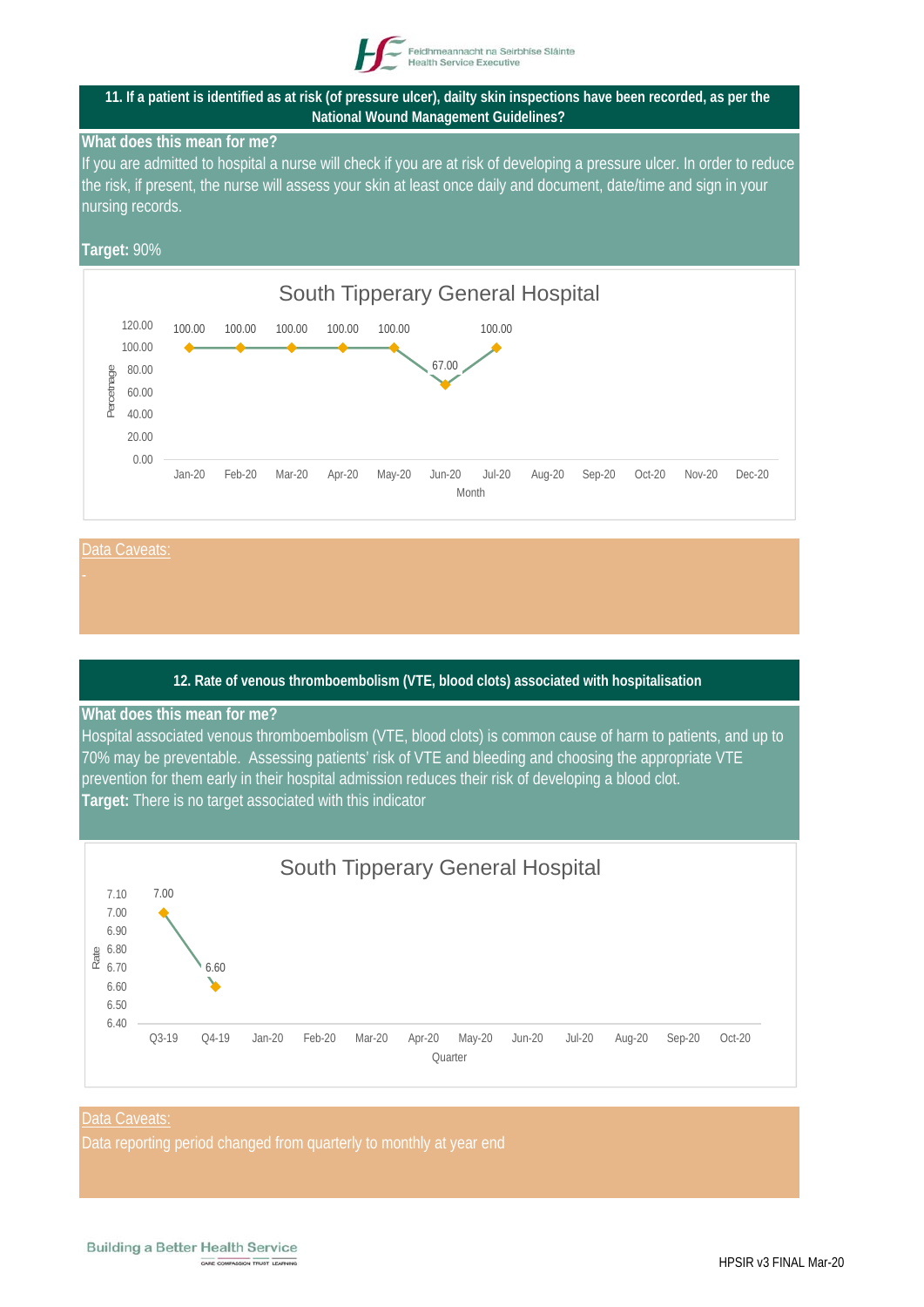

# **13. Percentage of hip fracture surgery carried out within 48 hours of initial assessment**

## **What does this mean for me?**

It is recognised that minimising the time between admission to hospital and performance of surgery for patients with a hip fracture results in better outcomes for patients.Though not all patients who experience a hip fracture will be suitable for immediate surgery (for example, because of other medical conditions which may need to be stabilised prior to surgery).

# **Target:** 85%



# Data Caveats:



**Quarter**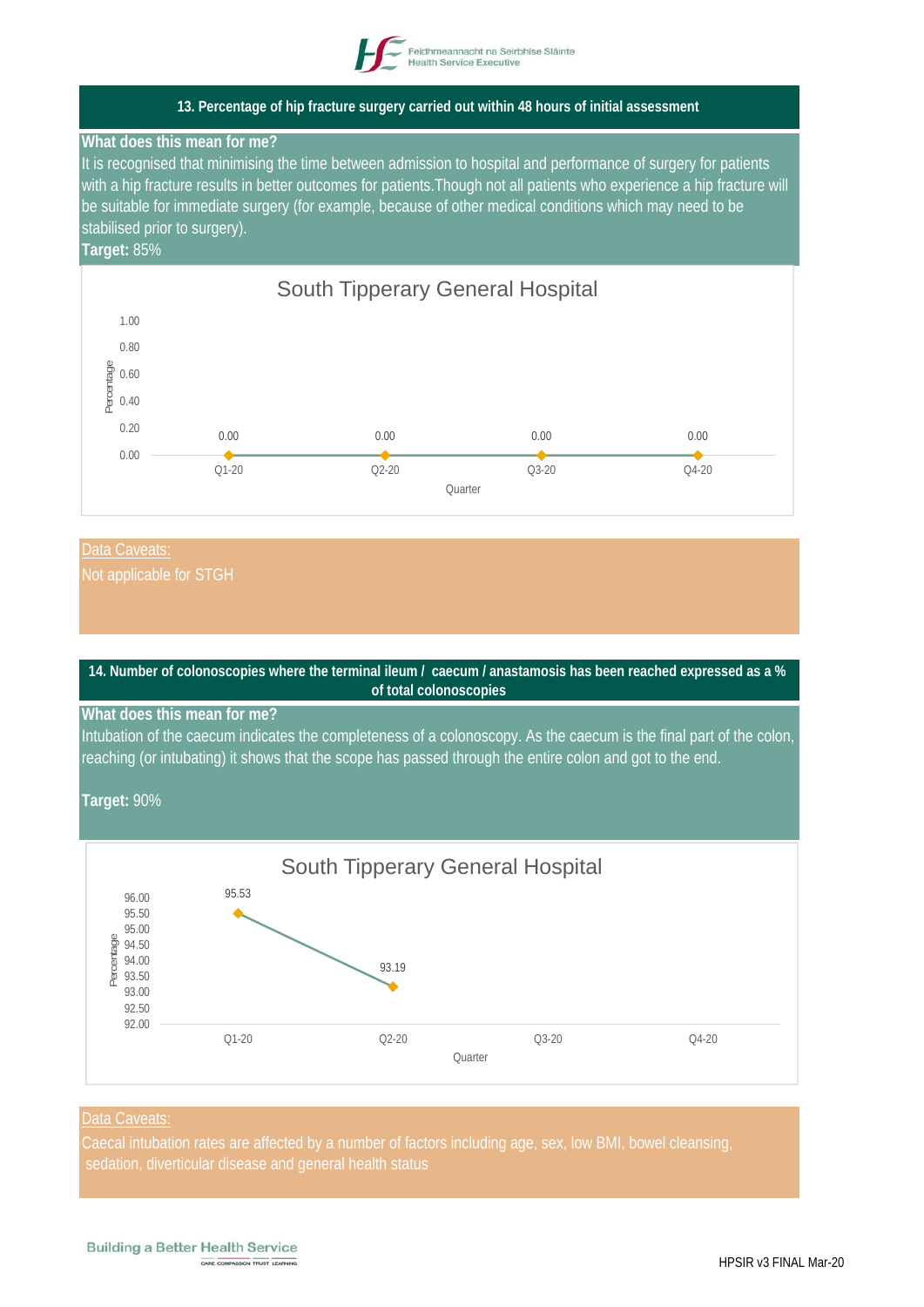

# **15. Percentage of intradepartmental consultations completed (Histology P01-P04)**

#### **What does this mean for me?**

Intradepartmental Consultation (IDC) occurs when a consultant pathologist seeks a second opinion from another consultant pathologist within their department or within their regional hospital network on a particular case prior to authorisation of the final report.

# **Target:** 3%



#### Data Caveats:

# **16. Rate of clinical incidents as reported to NIMS per 1000 Bed Days**

#### **What does this mean for me?**

An incident is an event or circumstance which could have, or did lead to unintended and/or unnecessary harm (IMF 2018). Higher reporting rates reflect a postitive safety culture.

**Expected Activity**: The rate of clinical incidents reported to NIMS per 1000 bed days from July 2016 to June 2018 was 14.80 per 1000 bed days (Range: 5.80 to 48.0 per 1000 bed days)

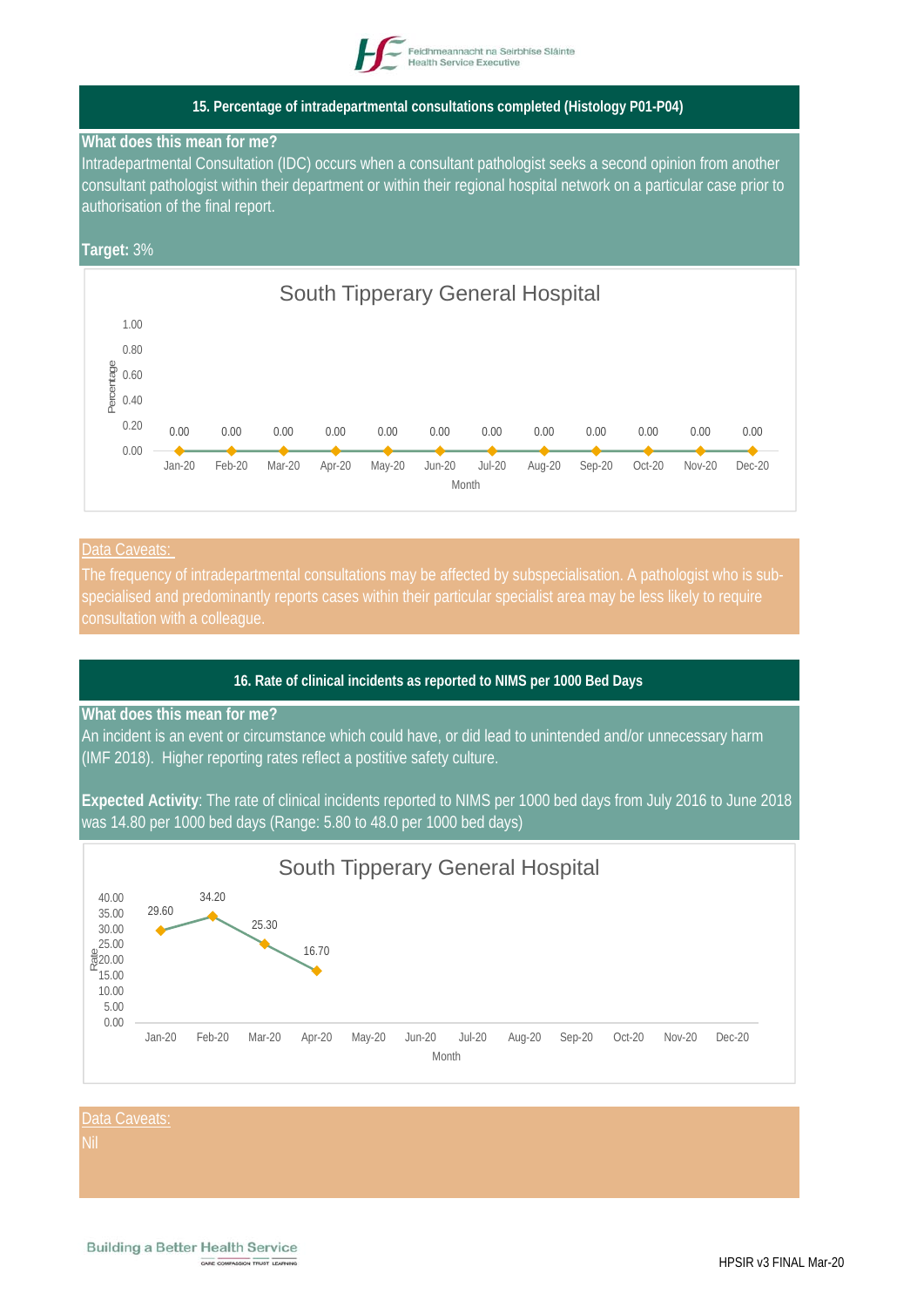

# **17. Has there been a mortality statistical outlier?**

#### **What does this mean for me?**

This indicator assures patients that mortality data is being monitored in hospitals.

A high standardised mortality ratio (SMR) and breached CuSum control limit alerts the hospital to review its data. An SMR is a ratio of the actual number of patients who die in hospital versus the number expected to die, when factors known to impact mortality are taken into consideration. A CuSum is a control chart which is a statistical tool for detecting small sequential changes in the difference between the actual deaths and the expected deaths in hospital over time. It does not necessarily mean that there are more patients dying than there should be.

**Expected Activity:** Continual monitoring of mortality by hospitals**.** 

|                      | Date Periods |                      | Has there been a mortality statistical outlier? |
|----------------------|--------------|----------------------|-------------------------------------------------|
| Oct 2018 to Sep 2019 | AND          | Jan 2019 to Dec 2019 | No                                              |
| Jan 2019 to Dec 2019 | AND.         | Apr 2019 to Mar 2020 |                                                 |
| Apr 2019 to Mar 2020 | AND.         | Jul 2019 to Jun 2020 |                                                 |
| Jul 2019 to Jun 2020 | AND          | Oct 2019 to Sep 2020 | O                                               |

If there is both a high SMR (red) and breached CuSUM limit (red) in two consecutive data periods, for the same diagnosis, this is a statistical outlier and thus 'Yes' is recorded for this indicator.

# Data Caveats:

- Interpreting mortality data is very complex. This indicator does not aim to inform viewers of mortality figures. It unusual signals which are outside of the national expected range of mortality for a particular condition.

- An unexpectedly high or low SMR or CuSum signal may not always be related to the quality of care in a hospital, but may indicate to a hospital that there is a need to review their data quality or the processing of the data.